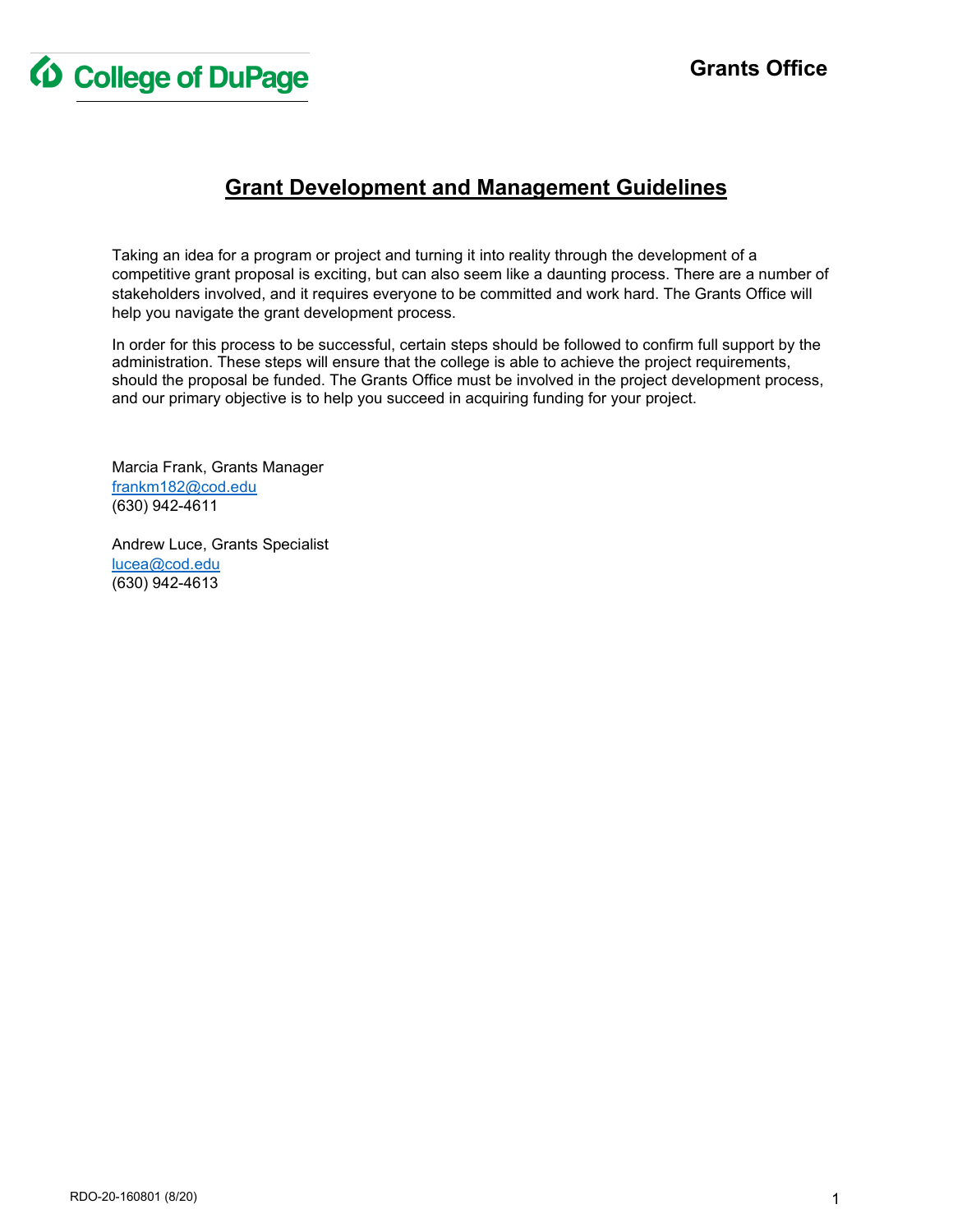

**PRE-AWARD ACTIVITIES**

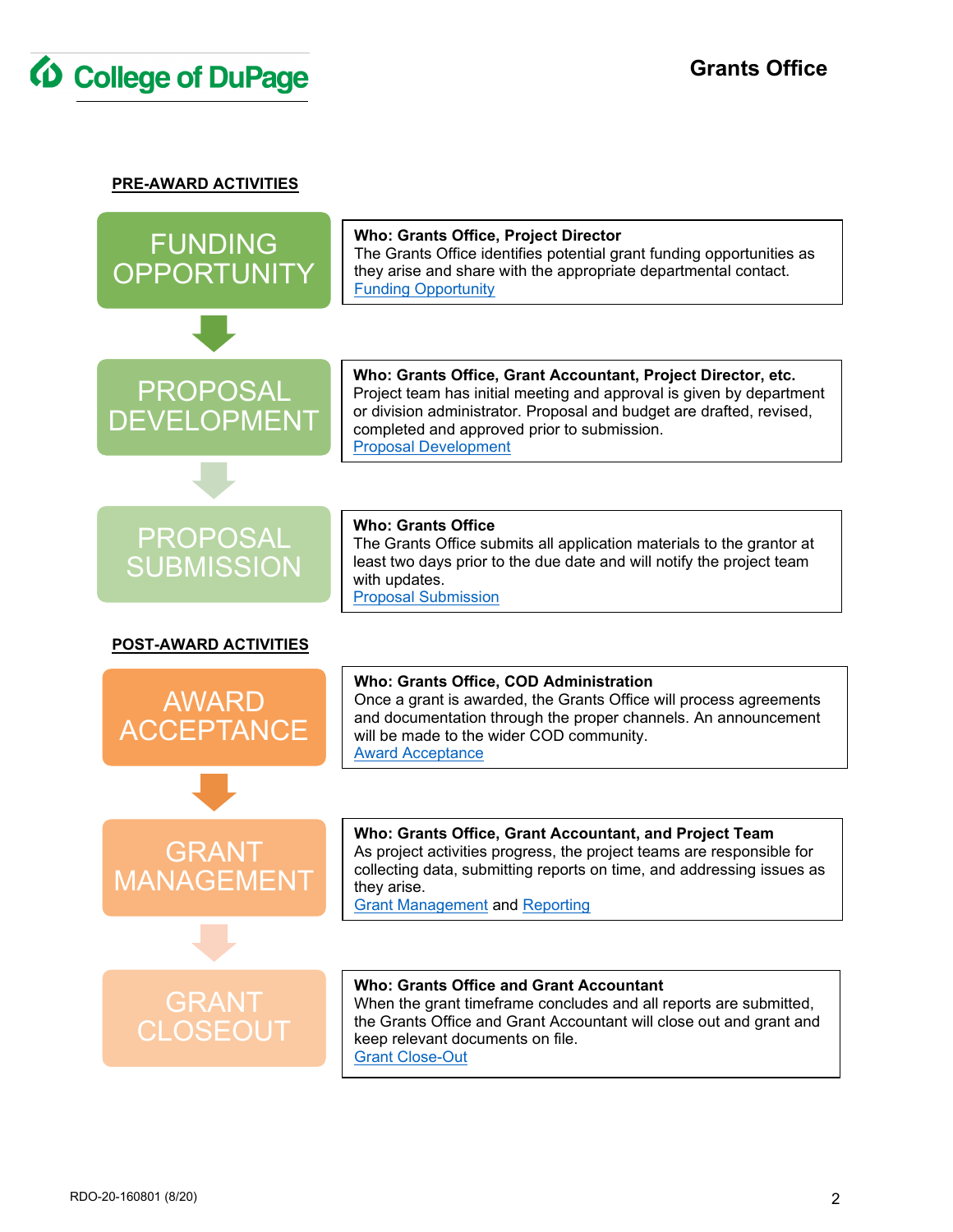

# **Table of Contents**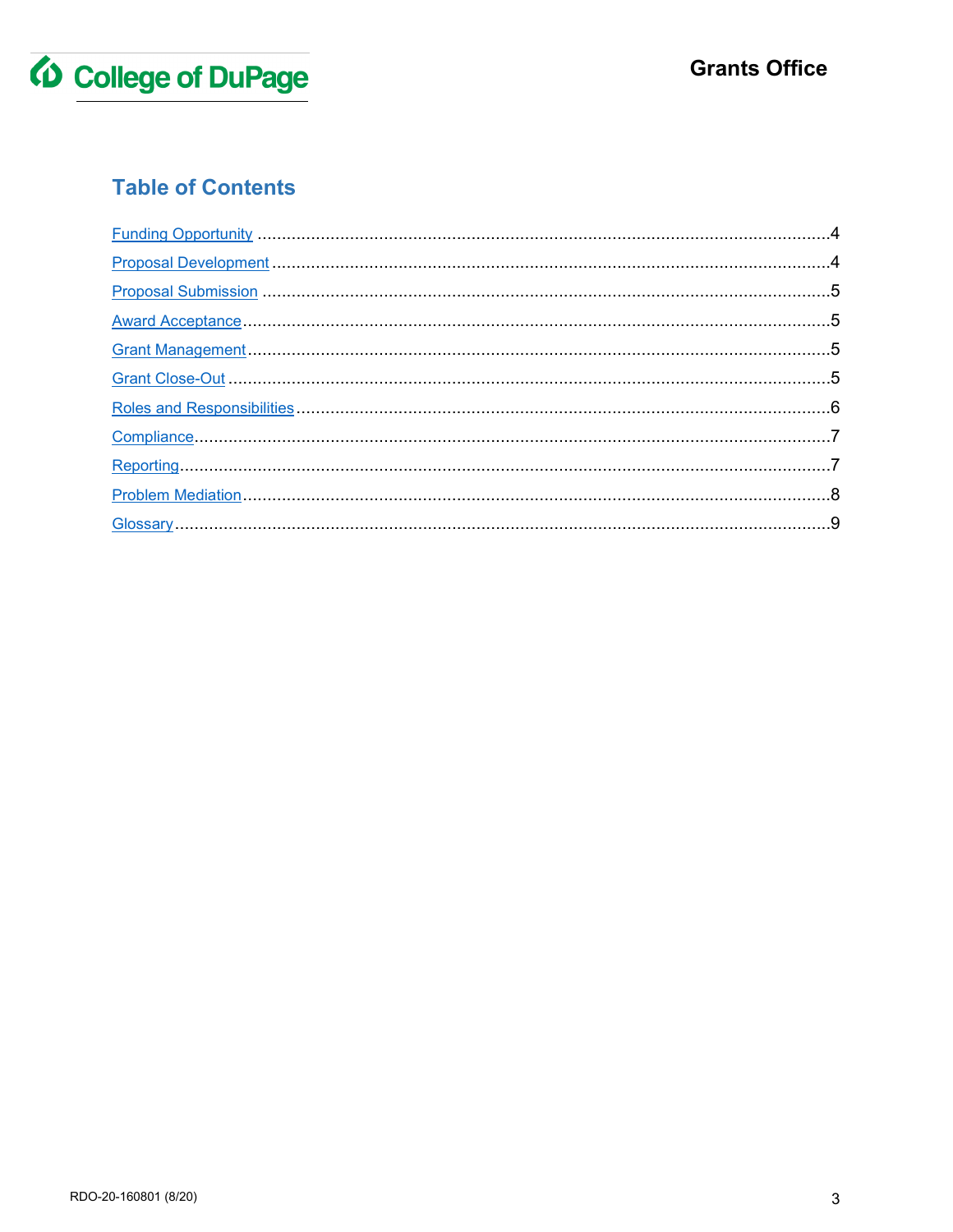

## <span id="page-3-0"></span>**Funding Opportunity**

The Grants Office searches daily for new funding opportunities across all government agencies and through several databases of private funding sources. If a potential opportunity is identified and aligns with the goals of the College, the information will be shared directly to the specific administrator, staff, or faculty member.

#### *Details to consider before developing the idea into a proposal*

External funding can enhance programs and provide resources not available in the college's operating budget. However, it is important to consider the following:

- Does the project align with the goals and objectives of COD and your Division?
- How will the project impact COD faculty, staff, facilities, and budget?
- What is needed for the project to be successful (personnel, equipment, venue)?
- What are the anticipated outcomes of the project?

It is important to consider the fiscal and personnel costs of running the project, should it be funded. While assistance can be built into a grant budget, it is the Project Director (or Principal Investigator, most often the faculty member, staff, or administrator who initiates the project) who will be responsible for the day-today operation of the program, collecting necessary data, and meeting all reporting requirements.

*Time is of the essence when preparing a proposal.* The sooner the Grants Office is involved, and the project team is put together, the more time there is to develop a strong and competitive proposal.

#### <span id="page-3-1"></span>**Proposal Development**

#### *Creating the initial proposal and budget*

Prior to any proposal being developed, the administrator in charge of the department or division (depending on the proposal level) must approve of the proposed project and planned submission. For example, a faculty member looking to fund a project for their department must be approved by the department dean.

After the initial discussion of the outline of the project and administrative approval, the Grants Office will contact the Grant Accountant office, where one will be assigned to the project. The assigned Grant Accountant will be included in every meeting and will work in conjunction with the rest of the proposal development team. Grant Accountants will craft and refine a project budget based on the work plan. Project Directors and other members of the team are not permitted to release a proposal or budget to anyone else without the expressed approval of the Grant Manager and Grant Accountant.

The preliminary draft of the proposal will be written by either the Grants Manager, Grants Specialist, Project Director, or a combination of these people, depending on the content expertise needed and the timeframe for completion. The initial draft will then be reviewed by all project team members, including the Grant Accountant, to determine if the content meets the guidelines specified in the RFP while also meeting expectations of both the project members and the budget.

#### *Revising the proposal*

In order for the proposal to be accurate and successful, all members of the project team must carefully review the preliminary draft and make suggestions for revision. Feedback on the preliminary proposal may be requested electronically, or in the case of large/complicated proposals, discussed in face-to-face meetings.

Once all feedback is collected, a second draft will be written by the Grants Manager or Grants Specialist, again for the approval of the team. When the content is approved, one final edit will take place and the proposal will be sent for a final read-through. At this point, it is expected that changes will be minor. The Grant Accountant will also continue to work with the project team to ensure everything mentioned in the proposal is represented in the budget and budget narrative.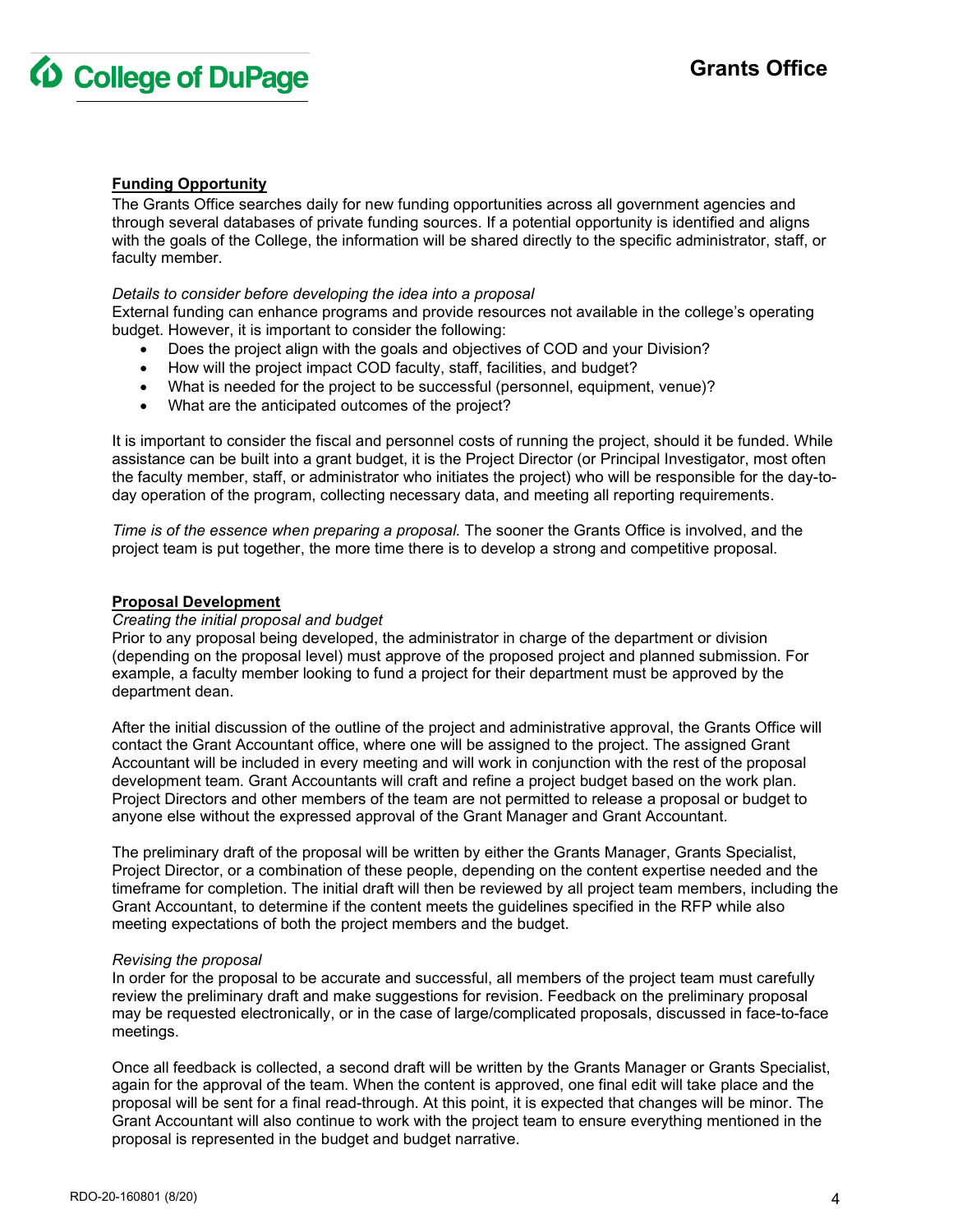## **Grants Office**

**4 College of DuPage** 

While the narrative is being completed, the Grants Office will work with the project team to compile any additional attachments, including an abstract, letters of support, resumes, or other requested materials. The Grants Manager and Grants Specialist will assemble the proposal, create a final PDF of all compiled materials, and send it to the project team for a final review and approval. All project team members are responsible for this final review and approval prior to officially submitting.

#### *Approval of the proposal and budget*

Once the budget is finalized, the Grant Accountant is responsible for obtaining approval from the Finance Office. The Grant Accountant also takes responsibility for completing the relevant budget forms and budget narrative prior to submission. Once the budget and budget narrative are approved by the Finance Office, no changes can be made. The budget serves as a foundation for a binding contract if the grant proposal is approved. The final approved draft of the proposal, along with the budget, is sent to the President's Office for signature before submission for the purposes of accountability.

## <span id="page-4-0"></span>**Proposal Submission**

The Grants Office strives to submit all proposals at least two days prior to the due date in case there are issues with submitting online or if there are multiple grants due simultaneously. Please note that when reviewing an RFP, do not consider the due date in the RFP to be the internal deadline.

**All grants proposed on behalf of College of DuPage, its faculty, staff, or administration must be submitted through the Grants Office (per COD Administrative Procedure 10-100). No grants should be submitted by individuals or departments without the approval and involvement of the Grants Office, as this is a violation of official policy and oversight.** 

## <span id="page-4-1"></span>**Award Acceptance**

Once a new grant is awarded, the Grants Office will manage the approval process of all grant documents. The Grant Accountant will establish a new GL code to record all expenditures related to the grant project. Once the fully executed contract is received by the Grants Office, the Grants Office will announce the award to the greater COD community via appropriate channels. Shortly after, the Grants Manager, Grants Specialist, and Grant Accountant will meet with the project team to clarify requirements of the program, the scope of work, and the appropriate processes for expenditure of grant funds as outlined in the agreement.

If new to the grants process, an initial project team meeting will be scheduled and will include the Project Director, project personnel, administrator, Grants Manager, Grants Specialist, Grant Accountant, and the appropriate Dean when necessary. This initial meeting will provide the opportunity to review the funding agency's reporting needs and the college's established procedures in relation to the grant.

It is imperative that each person understands both internal and external policies, and the specific grant management responsibilities required by the funding agency. The Grants Manager may modify or waive the initial meeting depending on individual experience/need of the Project Director and the nature of the grant project.

## <span id="page-4-2"></span>**Grant Management**

Common issues that arise during the grant activity period may include:

- Funds not being expended according to the agreed-upon timeframe.
- Data has not been collected in a timely fashion.
- Other unforeseen issues or unintended consequences that come up, threatening the integrity of the project.

If such issues come up, the Grants Manager or Grants Specialist may request regular follow-up meetings with the Project Director and Grant Accountant in order to ensure compliance. In some cases, especially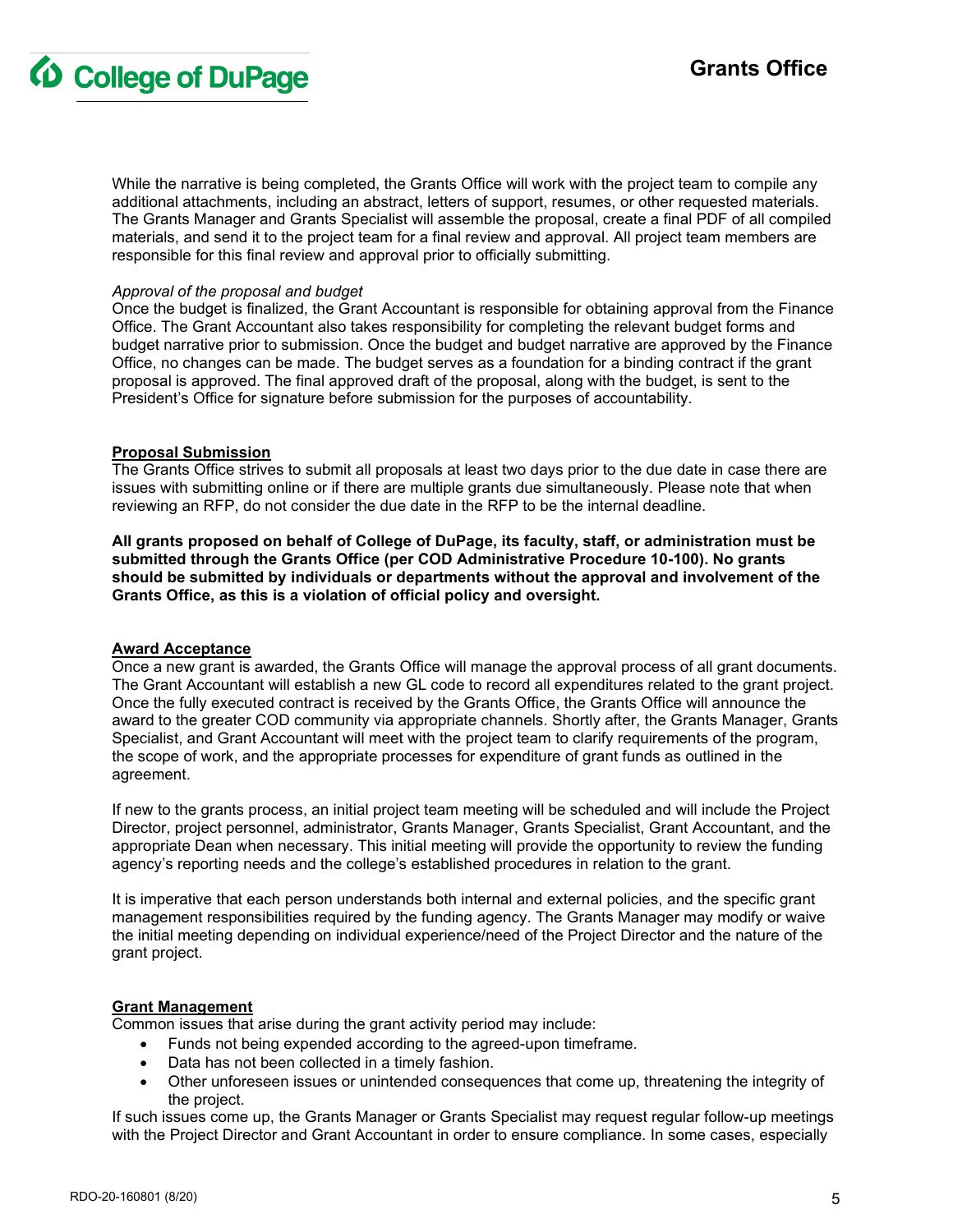**4** College of DuPage

for large multi-year grants or more complex projects, regular meetings will be scheduled throughout the term of the grant as a means of providing proactive assistance to the project team (see [Problem](#page-6-1)  [Mediation\)](#page-6-1).

## <span id="page-5-0"></span>**Grant Close-Out**

Once all funds are expended and the final reports submitted, the grant will be closed by the Grants Office and the Grant Accountant. All project files are kept for three, five, or seven years, according to the regulations of the funding agency.

## <span id="page-5-1"></span>**Roles and Responsibilities**

The successful management of a grant program relies on the collaborative efforts of the Project Director, project personnel, the Grants Office, and the Finance Office:

*The Project Director is responsible for*

- Day-to-day implementation, management, and assessment of the funded project.
- Maintenance of time sheets for all administrators, faculty, or operational personnel that are listed as in-kind services.
- Maintenance of detailed files of project activities.
- Regular updates to their immediate supervisor regarding the status of the project.
- Immediate updates to the Grants Office for any project concerns.
- Development of newsworthy stories of project activities or outcomes to be shared with Marketing, External Relations, and the greater community.
- Timely preparation and submission of all required reports, with assistance as needed or prescribed by the Finance or Grants Offices.

#### *The Grants Office is responsible for*

- Being the official contact and liaison with the funding agency. If the funder should contact the Project Director directly, it is essential that the Project Director inform the Grants Office immediately about the communication and any changes to the program resulting from it. Under no circumstances should the Project Director contact the funder directly.
- Training the Project Director and their team as needed so the grant program may be successful.
- Troubleshooting when issues arise with a grant program. If it appears that the program will not meet its objectives on time and within budget – or the Project Director perceives any other type of problem with the grant project – the Grants Office must be informed immediately. Problems are usually solved if caught early on, but if left to grow they can result in noncompliance and adverse consequences to the institution.
- Keeping a grant file with the RFP, proposal, correspondence, signed contracts, reports, budget or program amendments, news releases, and any other appropriate information.

#### *The Grant Accountants Office is responsible for*

- Maintenance of official internal fiscal records as required by the funding agency.
- Assurance that all federal, state, and college financial requirements are followed in the expenditure and accounting procedures for external funds.
- Review of grant expenditure requests for compliance and available funding. Questions regarding allowable expenditures should be checked with the Grant Accountant prior to incurring the expense.
- Review of the grant budget and related expenditures to assure accurate accounting.
- Preparation of requests for reimbursement.
- Arrangement of audits in a timely manner as required for the grant project.
- <span id="page-5-2"></span>• Keeping a grant file containing a copy of the proposal, copies of official documents, budget, and program amendments.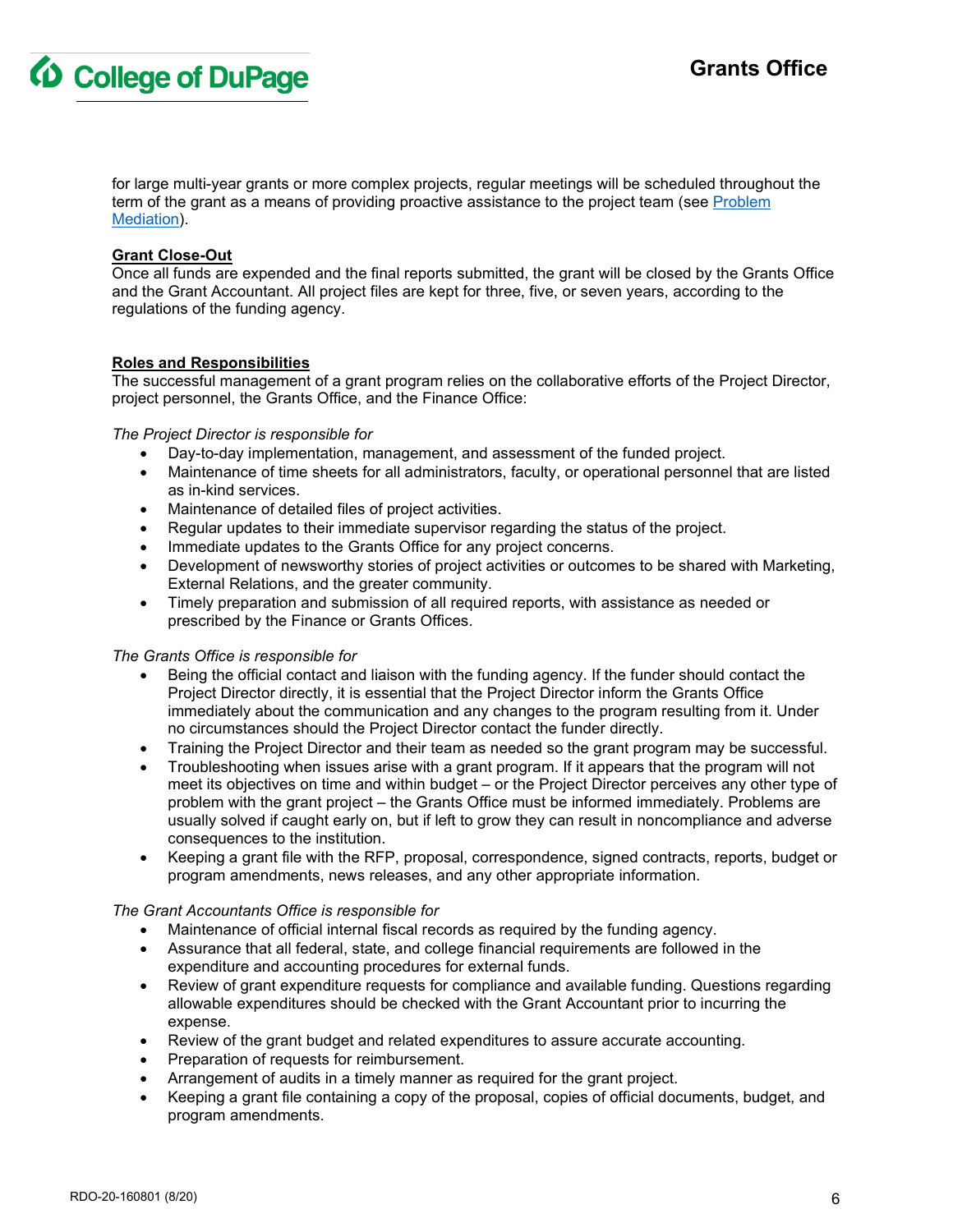

## **Ensuring Compliance**

Grants and contracts received from government and private agencies are legally binding agreements and grant recipients must fully comply with their terms. When a grant is awarded to COD, the college receives a contract which requires project personnel to fully comply with the terms set out in the contract, even if they are modified from the original proposal.

*Noncompliance can result in:*

- Termination of the contract
- The requirement to refund money
- Adverse publicity
- A higher level of scrutiny in the future
- Reduced likelihood of future funding from this or other sources

#### <span id="page-6-0"></span>**Data Collection and Reporting**

#### *Timeframe*

Data collection should begin with the first project activity. All project activities and data should be documented according to the plan prescribed in the proposal, or according to funder guidelines. Timely collection and entry of data ensures issues are caught early and the subsequent reports are accurate. Project data can then be used to inform decisions about later activities or program components.

#### *Meeting project requirements*

It is the Project Director's responsibility to be aware of the types of data required for the funding agency. Most often this will be built into the proposal and/or contract, but whether or not it has been specified ahead of time, it is necessary to begin collecting the required data immediately. In some instances, this will require establishing systems for data collection and entry. The Grants Office is able to assist with this effort as needed.

#### *Meeting reporting deadlines*

Grant reports usually require recording of project data on a quarterly basis. Reporting deadlines are noted by the Grants Office and included on the team's production calendar. It is important for all stakeholders of the project team to be aware and comply with these deadlines. The Grants Office will also set internal dates for receiving report drafts or data so that appropriate approval signatures can be obtained and the reports may be submitted on time. Please be aware with multiple grant projects on campus, there are often many reports due at the same time. The Project Director is responsible for meeting the internal dates set by the Grants Office in order to expedite the process of filing the required reports.

<span id="page-6-1"></span>All reports must be submitted by the Grants Office (or in the case of financial reports, the Grant Accountant). Under no circumstances should the Project Director individually submit reports to the funder.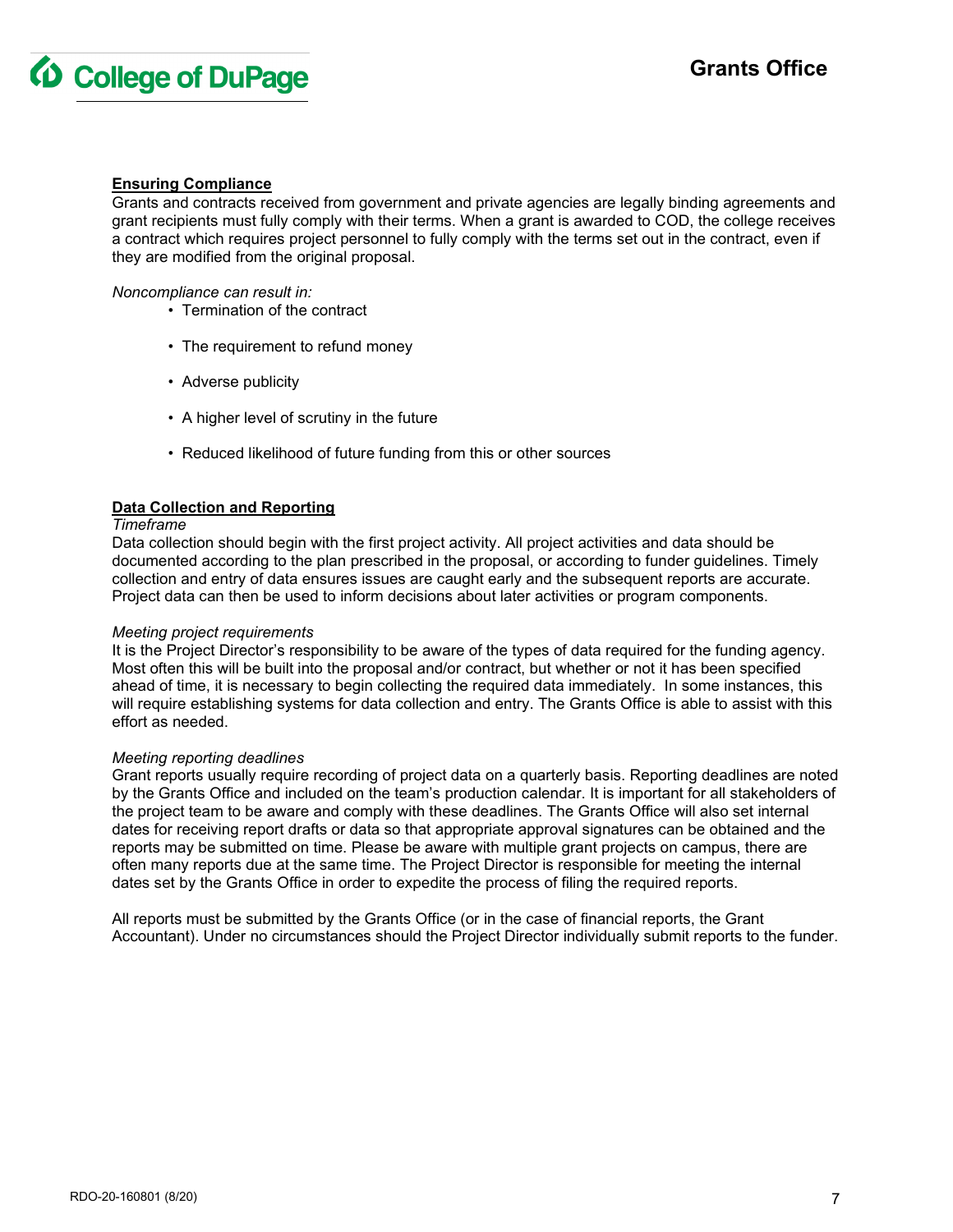

## **Problem Mediation**

Despite best efforts, occasionally certain aspects of a project do not go according to the original plan. When a Project Director has challenges meeting objectives, collecting data, or expending funds, they must inform the Grants Office immediately. Often, if caught early enough, problems can be easily solved. When too much time has passed and deadlines approach, tasks and compliance become more difficult.

When an issue is arises, a meeting is called between the Grants Manager, Grants Specialist, Project Director, Grant Accountant, and other project personnel as necessary. Using the documentation of the project, the team will work out what has happened and why, and what the next steps are. In most cases, steps can be taken to get the project back on track, preventing further involvement with the funding agency. However, should a revision to the project or budget become necessary, the Grants Office will contact the funding agency and make the appropriate request. Contact made outside the Grants Office leads to miscommunication and misunderstanding about how to continue the project, therefore it is imperative that only the Grants Office be in communication with the funder.

#### *Requests for project revision*

Grant projects are funded based on the activity plan submitted with the proposal. It is expected the project will be implemented as planned. Program changes resulting in a modification of the scope of work or the objectives of the approved project require prior approval of the Finance Office and the funding agency. The Grants Office will coordinate the request for program change with all internal and external departments or agencies as appropriate.

Requests for a project revision should not occur except in extraordinary circumstances and should follow the funding agency's requirements. The requests should explain the desired revision, reasons for the revision, potential outcomes if the revision does not occur, how the revision will affect the project, and when the revision will be completed. The Grants Office will submit the request to the funding agency. If approved, the original document from the funder will be retained in the official project file, with copies shared with the project management team. If the original is sent to the Project Director, it should be forwarded immediately to the Grants Office for processing.

#### *Requests for budget modifications*

Project Directors may expend grant funds only in the amounts listed in the final proposal negotiated with the funding agency. Federal guidelines are flexible enough to allow minor line item changes within the total award without prior approval from the agency. If a change is anticipated, the Project Director and Grant Accountant should determine what is allowable. No expenditures outside the original budget should be made without the approval of the Grant Accountant.

#### *Requests for extensions or carryover of funds*

It is possible to request an extension on a grant and to carry over unexpended funds into the following year in order to complete unfinished program objectives. However, this should only occur under extraordinary circumstances, and a project should never be conducted on the assumption that an extension will be approved by the funding agency.

In order to request a project extension, adequate notice must be given to the funding agency at least 90 days before the expiration of the grant. If the need for an extension is anticipated, the Project Director should inform the Grants and Finance Offices to review the program guidelines and determine if an extension of funds is possible. The Grants Office will coordinate the request for an extension or carryover of funds with the agency. While waiting for a response, the Grants Manager will call the entire project team together to plan for how to complete the project successfully if the extension is approved, and how to proceed if it is not.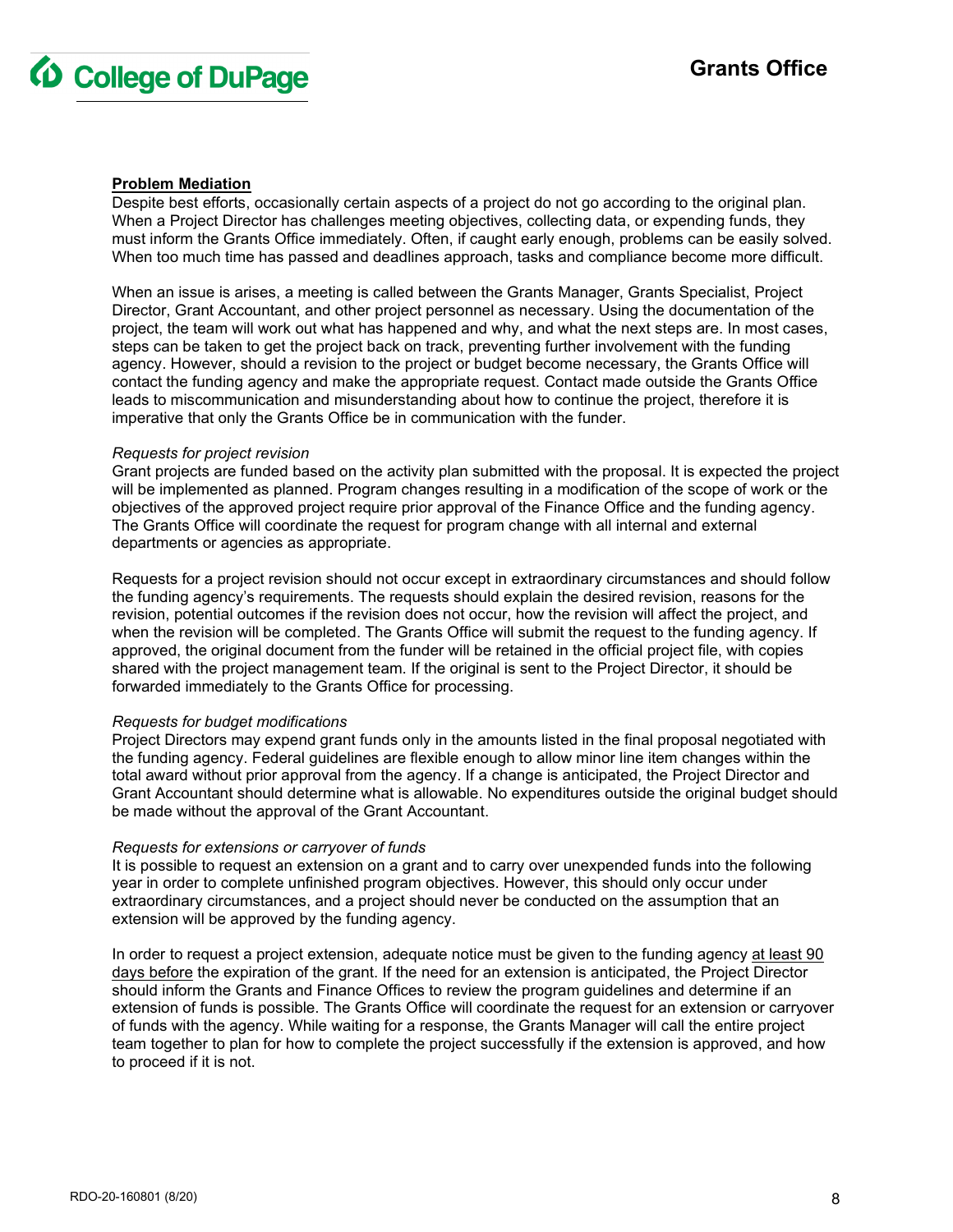

## <span id="page-8-0"></span>**Glossary**

**Compliance** — Following the requirements of the grant contract once it is awarded. All grant projects at COD are expected to be in full compliance at all times. Any deviation from the grant contract must first be discussed with the Grants Office, and approved by the funding agency. The funding agency will be contacted by the Grants Office prior to any change in action taken by the project team.

**Contract** — A legal document specifying the scope of work, budget, and timeframe for the grant project. When a grant is funded, a contract is issued and COD is bound by the terms of that contract.

**Cost Sharing** — A financial contribution by the grantee. For a grant proposal at COD it is imperative that approval is received to provide cost sharing before the grant is developed or submitted. Cost sharing can be anywhere from 25% to 100%, and may or may not include "in-kind" cost matching.

**Data Collection** — The ongoing collection of documentation that will be used to determine whether, and the extent to which, project objectives have been met. When a grant is funded, data collection should be ongoing and will be used to meet reporting requirements established by the funding agency.

**Direct Costs** — Expenses which can be itemized in a grant budget. This often includes salaries and wages, fringe benefits, supplies, travel, communication, equipment, rentals and consultation, marketing, etc. As a grant is developed, the project team will work closely with the Grant Accountant to determine appropriate and allowable direct costs.

**Evaluation** — A formative and summative look at project data to determine whether, and the extent to which, project objectives have been met. Formative data is used to inform subsequent programming decisions, and summative data is used as a definitive snapshot of performance for reporting to the funding agency or to the college.

**Grant personnel** — Personnel employed via grant funds must be hired in accordance with college policies. Grant employees are not considered permanent employees, in that they will have no implied or guaranteed employment beyond the official grant-funding period. If grant positions are available, the Project Director will work with Human Resources to determine the final job description. The Human Resources Office will be responsible for:

- Advertising and posting all grant-funded positions as defined in the grant guidelines proposal.
- Maintaining hiring records of all grant personnel.
- Offering guidance and instruction as needed to the Project Director should personnel issues arise.

**In-Kind Contribution** — A service or item donated in lieu of cash to the operation of a funded project. As a proposal is developed, the project team will work with the Grant Accountants to determine allowable inkind contributions and their value for inclusion in the proposal. In-kind contributions may include volunteer hours, materials, or other services.

**Indirect Costs** — The expenses indirectly associated with the funded project. This includes administrative expenses, utilities, maintenance, library facilities, etc., and is usually expressed as a percentage of total costs. Allowable indirect costs are often prescribed in the guidelines and will be ultimately determined by the Grant Accountant.

**Letter of Intent/Inquiry (LOI)** — A brief letter containing a description of a proposed project, estimated budget, and information on the applicant. This is typically used to screen out ineligible or inappropriate projects before the full proposal is developed and submitted. Letters of Intent will be developed and submitted by the Grants Office in collaboration with the project team.